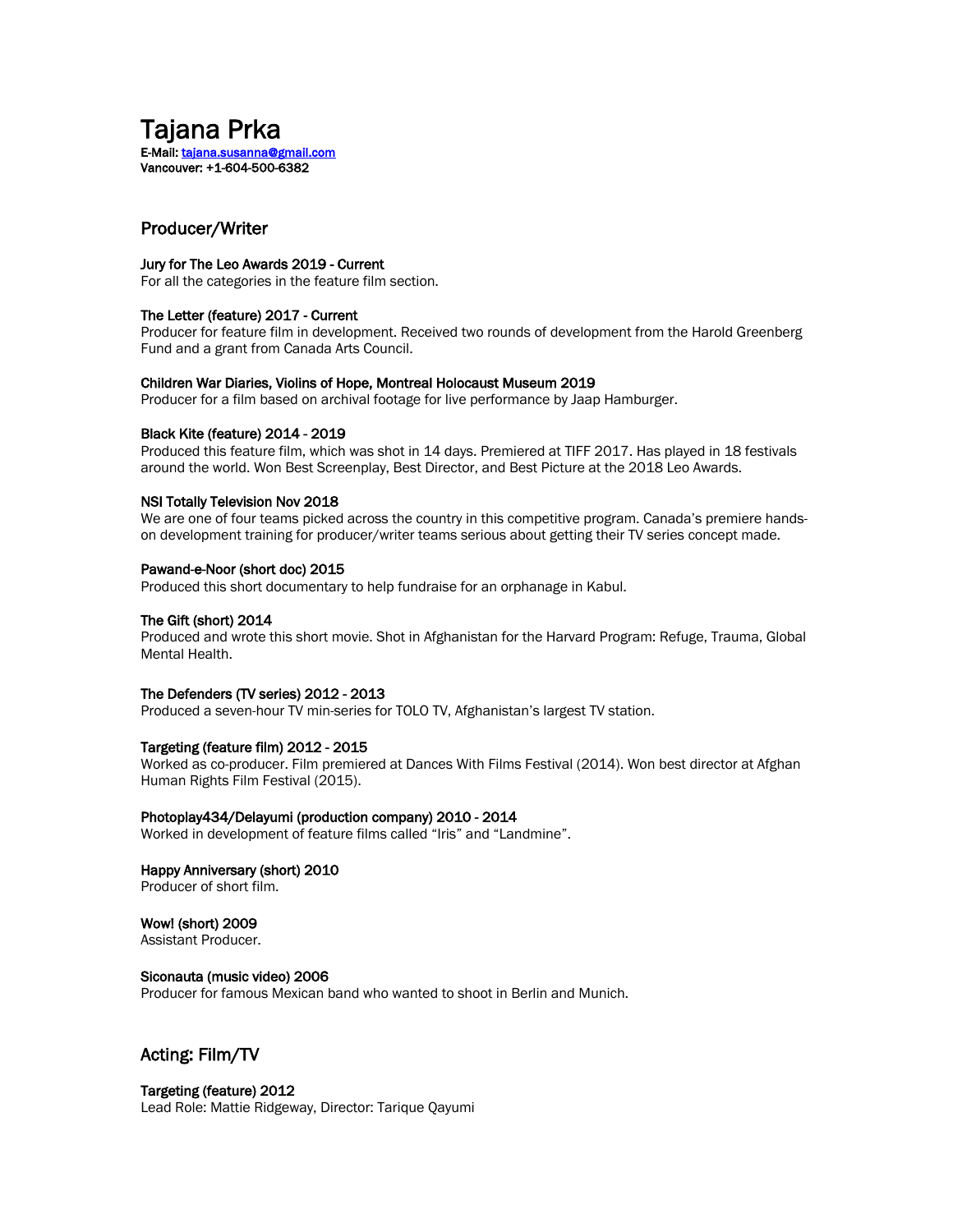#### The Defenders (TV series) 2012 - 2013

Supporting Role: Anna Bogdanovic

Happy Anniversary (short) 2010 Lead Role: Wife, Director: Tarique Qayumi

Wow (short) 2008 Lead Role: Claire, Director: Alexander Mair

Ganz bei ihr (short) 2007 Lead Role: Roberta, Director: Sarah Brauer

FIFA 2006 Role: Martina, Director: Volker Schmidt

IF (short) 2004 - 2005 Lead Role: Valentina, Director: Gabriel Diazmercado Premiered at Sundance Film Festival 2005

Talk to me like the rain (short) 2003 Lead Role: She, Director: Gabriel Diazmercado

Bound (short) 2002 Lead Role: Barbara, Director: Felicitas Kroll

Karierte Maigloeckchen (short) 2002 Lead Role: Mary, Director: Carmen Stullenberg

Filmsternchen (short) 2002 Lead Role: Carla, Director: Pia Strietmann

## Acting: Theater

The Beggars Opera 2008 - 2009 Role: Polly Peachum, Sucky Tawdry, Director: Herbert Fischer

Faust II 2007 Role: Helena, Director: Stephan Joachim

Sommernachtslesungen 2007 Director: Stephan Joachim,

Totentanzdialoge 2007 Role: Arme Seele, Director: Stephan Joachim

King Richard III 2004 Role: Elisabeth, Director: Herbert Fischer

Krankheit der Jugend 2003 Role: Desiree, Director: Corbinian Deller

Unbeschreiblich Weiblich 2002 Changing Roles, Director: Joerg Schlachter

Twelfth Night 2001 Role: Viola, Director: Herbert Fischer